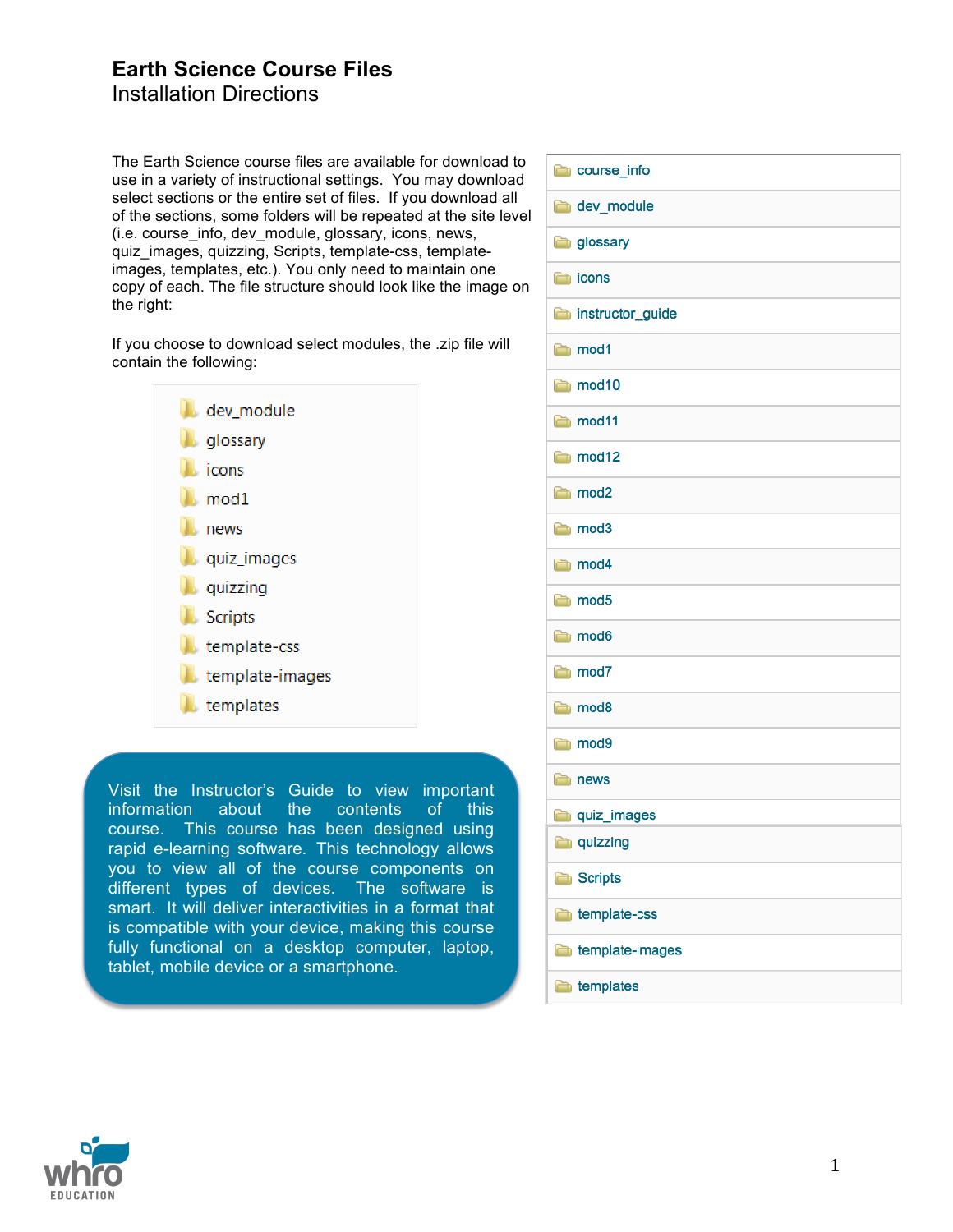## **Earth Science Course Files**

Installation Directions

This course utilizes the following file structure:



## **Folder Contents**

Each folder in the course file structure contains a specific set of files necessary to course functionality:

- **Documents –** DOC and PDF files of printable course documents, answer keys, assignment templates, and printable versions of interactivities, assignments, checklists and rubrics, SMI or other closed-captioning files (any items that will be downloaded by students or instructors)
- **Multimedia** Final copies of interactivities, presentations, and quizzes; any video clips or videos (.mov or .mp4)
- **Images** Any final graphics

*Please Note: For each topic folder, there is only one intro.html, wu.html, content.html, app.html, or sum.html file.*